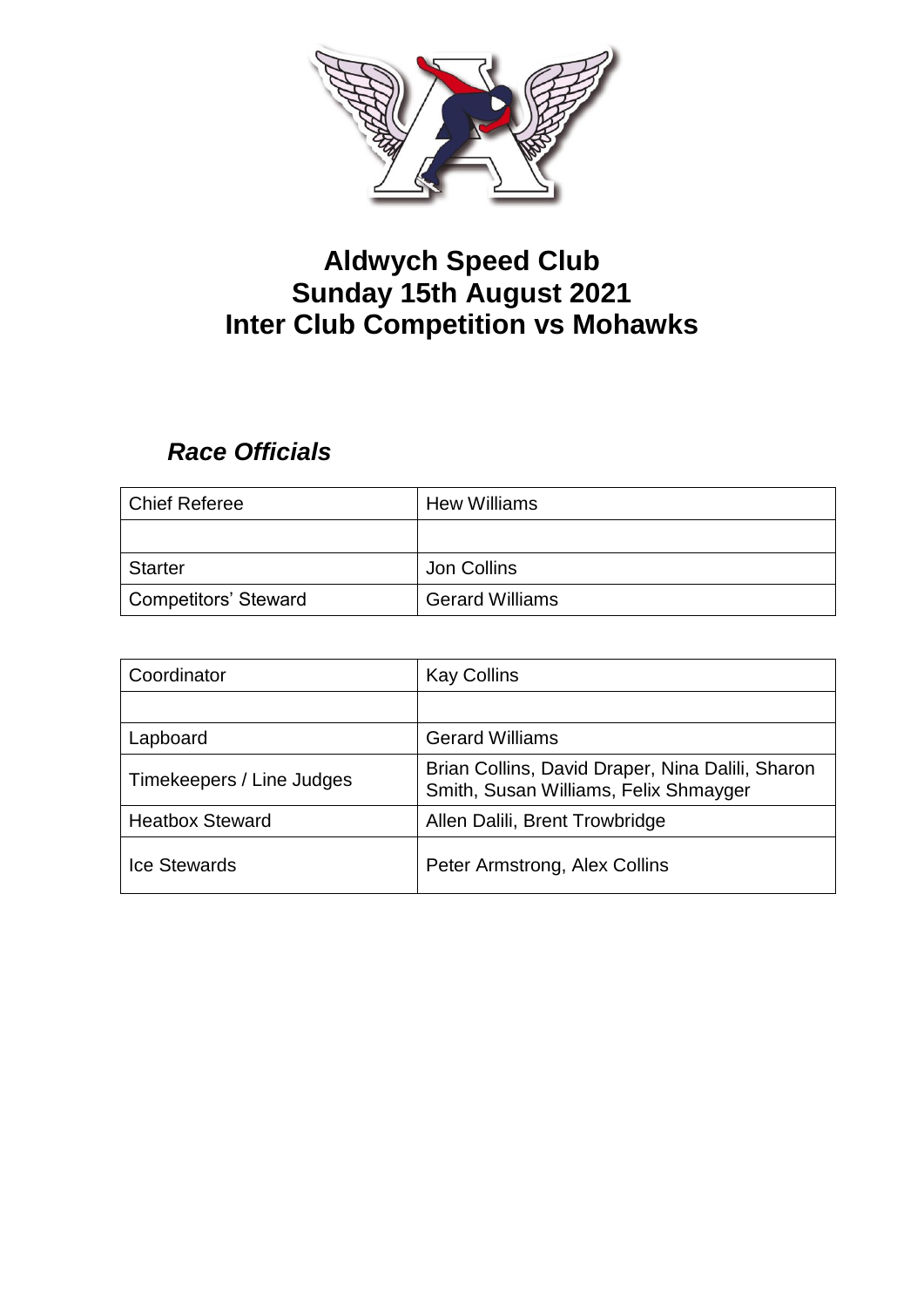## **SCHEDULE**

| 18:15 | Pads On                     |                                    |
|-------|-----------------------------|------------------------------------|
| 18:30 | Warm Up                     |                                    |
| 18:35 | Warm Up                     |                                    |
| 18:42 | Round 1                     | 1 x 222m, 3 x 500m                 |
| 18:57 | Round 2                     | $1 \times 333$ m, $4 \times 500$ m |
| 19:12 | Round 3                     | 1 x 222m, 3 x 777m                 |
|       |                             | 1 x 333m, 1 x 777m, 2 x            |
| 19:27 | Round 4                     | 1000m                              |
|       |                             | 2x333m, 1x777m, 1x                 |
| 19:42 | Round 5                     | 1000m                              |
|       |                             | 1 x 222m, 1 x 777m, 1 x            |
| 19:57 | Round 6 - Elimination Races | 1000m                              |
| 20:10 | Pads Off                    |                                    |
| 20:15 | End                         |                                    |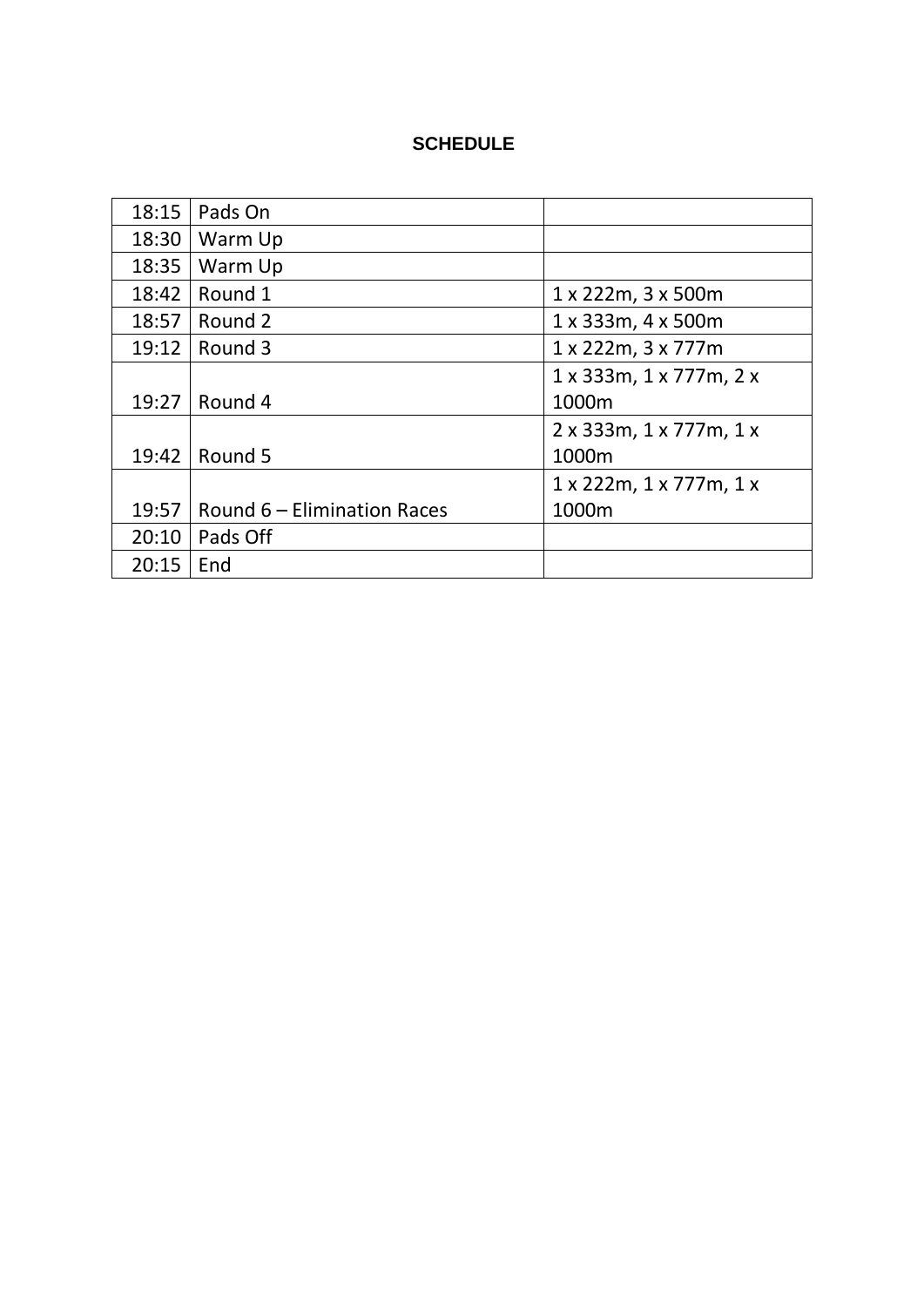| Heat $ 1$           |                       |             |                         |             | Heat $ 2 $          |                                          |                          |                |                                                                |
|---------------------|-----------------------|-------------|-------------------------|-------------|---------------------|------------------------------------------|--------------------------|----------------|----------------------------------------------------------------|
|                     | Round 1               |             | <b>Dist</b>             | 222m        |                     |                                          |                          | <b>Dist</b>    | 500m                                                           |
| No.                 | <b>Name</b>           | <b>Club</b> | Pos                     | <b>Time</b> | No.                 | <b>Name</b>                              | <b>Club</b>              | Pos            | <b>Time</b>                                                    |
|                     | 194 Ovee Deshpande    | <b>ALD</b>  | $\mathbf{1}$            | 33.92       |                     | 101 Philippa Draper                      | <b>ALD</b>               | 1              | 55.95                                                          |
|                     | 195 Tuesday Burridge  | <b>ALD</b>  | $\overline{c}$          | 35.14       |                     | 78 Helen Kirkby                          | <b>MOH</b>               | 2              | 56.88                                                          |
|                     | 811 Arha Deshpande    | <b>ALD</b>  | 3                       | 37.97       |                     | 5 David Somma                            | <b>ALD</b>               | 3              | 57.23                                                          |
|                     | 812 Seth Flood        | <b>MOH</b>  | 4                       | 38.42       |                     | 298 Julia Branagan                       | <b>ALD</b>               | 4              | 1:15.63                                                        |
|                     | 820 Zayyah Wright     | <b>ALD</b>  | 5                       | 39.80       |                     | 201 Dave Fowler                          | <b>ALD</b>               | <b>DNS</b>     |                                                                |
|                     | 818 Frankie Lamberth  | <b>ALD</b>  | 6                       | 52.55       |                     |                                          |                          |                |                                                                |
|                     |                       |             |                         |             |                     |                                          |                          |                |                                                                |
| Heat $ 3 $          |                       |             |                         |             | Heat 4              |                                          |                          |                |                                                                |
|                     |                       |             | <b>Dist</b>             | 500m        |                     |                                          |                          | <b>Dist</b>    | 500m                                                           |
| No.                 | <b>Name</b>           | <b>Club</b> | Pos                     | Time        | No.                 | <b>Name</b>                              | <b>Club</b>              | Pos            | <b>Time</b>                                                    |
|                     | 233 Daniel Trowbridge | <b>ALD</b>  | $\mathbf{1}$            | 57.50       |                     | 43 Ben Jones                             | <b>ALD</b>               | 1              | 1:00.24                                                        |
|                     | 224 Pasha Lashgari    | <b>ALD</b>  | $\overline{\mathbf{c}}$ | 58.59       |                     | 287 German Shmayger                      | <b>ALD</b>               | $\overline{c}$ | 1:02.37                                                        |
|                     | 267 Dante Dalili      | <b>ALD</b>  | 3                       | 59.03       |                     | 159 Joseph Armstrong                     | <b>ALD</b>               | 3              | 1:02.78                                                        |
|                     | 220 Tom Smith         | <b>ALD</b>  | 4                       | 1:17.62     |                     | 242 Peter Carr                           | <b>ALD</b>               | 4              | 1:03.50                                                        |
|                     | 814 Alfie Johnston    | <b>ALD</b>  | 5                       | 1:22.97     |                     | 7 Lloyd Duncan                           | <b>ALD</b>               | 5              | 1:06.32                                                        |
|                     |                       |             |                         |             |                     |                                          |                          |                |                                                                |
|                     |                       |             |                         |             |                     |                                          |                          |                |                                                                |
| Heat $\overline{5}$ |                       |             |                         |             | Heat $\overline{6}$ |                                          |                          |                |                                                                |
|                     | Round 2               |             | <b>Dist</b>             | 333m        |                     |                                          |                          | <b>Dist</b>    | 500m                                                           |
| No.                 | <b>Name</b>           | <b>Club</b> | Pos                     | Time        | No.                 | <b>Name</b>                              | <b>Club</b>              | Pos            | <b>Time</b>                                                    |
|                     | 820 Zayyah Wright     | <b>ALD</b>  | 1                       | 1:01.18     |                     | 233 Daniel Trowbridge                    | <b>ALD</b>               | 1              | 59.62                                                          |
|                     | 811 Arha Deshpande    | <b>ALD</b>  | 2                       | 1:03.61     |                     | 267 Dante Dalili                         | <b>ALD</b>               | 2              | 1:01.35                                                        |
|                     | 818 Frankie Lamberth  | <b>ALD</b>  | 3                       | 1:08.47     |                     | 194 Ovee Deshpande                       | <b>ALD</b>               | 3              | 1:14.87                                                        |
|                     |                       |             |                         |             |                     | 195 Tuesday Burridge                     | <b>ALD</b>               | 4              | 1:19.07                                                        |
|                     |                       |             |                         |             |                     | 812 Seth Flood                           | <b>MOH</b>               | 5              | 1:21.13                                                        |
|                     |                       |             |                         |             |                     |                                          |                          |                |                                                                |
|                     |                       |             |                         |             |                     |                                          |                          |                |                                                                |
| Heat $ 7 $          |                       |             |                         | 500m        | Heat $\overline{8}$ |                                          |                          | <b>Dist</b>    | 500m                                                           |
|                     |                       |             | <b>Dist</b>             |             |                     |                                          |                          |                |                                                                |
| No.                 | <b>Name</b>           | Club        | Pos                     | <b>Time</b> | No.                 | <b>Name</b>                              | <b>Club</b>              | Pos            | <b>Time</b>                                                    |
|                     | 224 Pasha Lashgari    | <b>ALD</b>  | 1                       | 1:01.78     |                     | 101 Philippa Draper                      | <b>ALD</b>               | 1              | 55.61                                                          |
|                     | 220 Tom Smith         | <b>ALD</b>  | $\overline{\mathbf{c}}$ | 1:03.72     |                     | 242 Peter Carr                           | <b>ALD</b>               | $\overline{c}$ | 55.78                                                          |
|                     | 814 Alfie Johnston    | <b>ALD</b>  | 3                       | 1:04.65     |                     | 78 Helen Kirkby                          | <b>MOH</b>               | 3              | 57.55                                                          |
|                     | 201 Dave Fowler       | <b>ALD</b>  | <b>DNS</b>              |             |                     | 5 David Somma                            | <b>ALD</b>               | 4              | 57.58                                                          |
|                     |                       |             |                         |             |                     | 298 Julia Branagan                       | <b>ALD</b>               | 5              | 1:11.62                                                        |
|                     |                       |             |                         |             |                     |                                          |                          |                |                                                                |
| Heat $ 9 $          |                       |             |                         |             |                     | Heat 10                                  |                          |                |                                                                |
|                     |                       |             | <b>Dist</b>             | 500m        |                     | Round 3                                  |                          | <b>Dist</b>    | 222m                                                           |
| No.                 | <b>Name</b>           | Club        | Pos                     | Time        | No.                 | <b>Name</b>                              | Club                     | Pos            | <b>Time</b>                                                    |
|                     | 287 German Shmayger   | <b>ALD</b>  | 1                       | 50.37       |                     | 811 Arha Deshpande                       | <b>ALD</b>               | 1              | 36.86                                                          |
|                     | 159 Joseph Armstrong  | <b>ALD</b>  | $\overline{\mathbf{c}}$ | 50.84       |                     | 812 Seth Flood                           | <b>MOH</b>               | $\overline{c}$ | 38.39                                                          |
|                     | 43 Ben Jones          | <b>ALD</b>  | 3                       | 51.66       |                     | 820 Zayyah Wright                        | <b>ALD</b>               | 3              | 40.49                                                          |
|                     | 7 Lloyd Duncan        | <b>ALD</b>  | 4                       | 54.12       |                     | 818 Frankie Lamberth                     | <b>ALD</b>               | 4              | 49.70                                                          |
|                     |                       |             |                         |             |                     |                                          |                          |                |                                                                |
|                     |                       |             |                         |             |                     |                                          |                          |                |                                                                |
|                     |                       |             |                         |             |                     |                                          |                          |                |                                                                |
|                     |                       |             |                         |             | Heat 12             |                                          |                          |                |                                                                |
|                     |                       |             | <b>Dist</b>             | 777m        |                     |                                          |                          | <b>Dist</b>    | 777m                                                           |
|                     | <b>Name</b>           | Club        | Pos                     | Time        | No.                 | <b>Name</b>                              | <b>Club</b>              | Pos            | <b>Time</b>                                                    |
|                     | 814 Alfie Johnston    | <b>ALD</b>  | 1                       | 1:46.66     |                     | 7 Lloyd Duncan                           | <b>ALD</b>               | 1              |                                                                |
|                     | 220 Tom Smith         | <b>ALD</b>  | $\overline{\mathbf{c}}$ | 1:47.37     |                     | 233 Daniel Trowbridge                    | <b>ALD</b>               | 2              |                                                                |
|                     | 194 Ovee Deshpande    | <b>ALD</b>  | 3                       | 2:00.89     |                     | 5 David Somma                            | <b>ALD</b>               | 3              |                                                                |
|                     | 195 Tuesday Burridge  | <b>ALD</b>  | $\overline{4}$          | 2:05.10     |                     | 267 Dante Dalili                         | <b>ALD</b>               | 4              |                                                                |
| Heat $ 11$<br>No.   | 201 Dave Fowler       | <b>ALD</b>  | <b>DNS</b>              |             |                     | 224 Pasha Lashgari<br>298 Julia Branagan | <b>ALD</b><br><b>ALD</b> | 5<br>6         | 1:33.65<br>1:35.04<br>1:36.05<br>1:36.70<br>1:37.29<br>1:51.59 |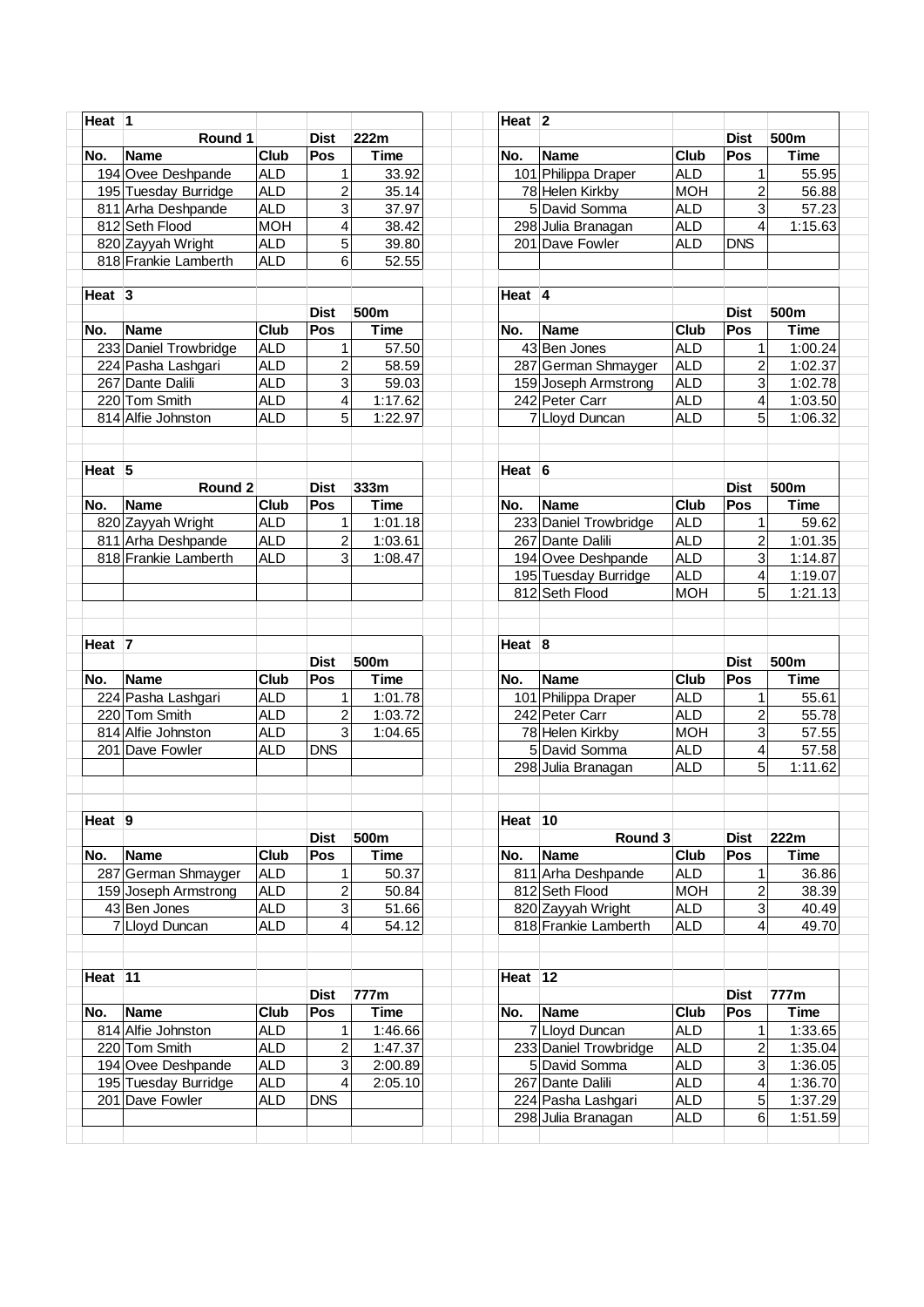| Heat 13                            |                                                                                                                                                                                                                                                                                                                                                                                                              |                                                                                                                                                                                                                                                                          |                                                                                                                                                                                | Heat $\overline{14}$                                                                                                                                                                                  |                         |                                                                                                                                                                                                                                                                                                                               |                                                                                                                                                                                                               |                                                                                                                       |
|------------------------------------|--------------------------------------------------------------------------------------------------------------------------------------------------------------------------------------------------------------------------------------------------------------------------------------------------------------------------------------------------------------------------------------------------------------|--------------------------------------------------------------------------------------------------------------------------------------------------------------------------------------------------------------------------------------------------------------------------|--------------------------------------------------------------------------------------------------------------------------------------------------------------------------------|-------------------------------------------------------------------------------------------------------------------------------------------------------------------------------------------------------|-------------------------|-------------------------------------------------------------------------------------------------------------------------------------------------------------------------------------------------------------------------------------------------------------------------------------------------------------------------------|---------------------------------------------------------------------------------------------------------------------------------------------------------------------------------------------------------------|-----------------------------------------------------------------------------------------------------------------------|
|                                    |                                                                                                                                                                                                                                                                                                                                                                                                              | <b>Dist</b>                                                                                                                                                                                                                                                              | 777m                                                                                                                                                                           |                                                                                                                                                                                                       | Round 4                 |                                                                                                                                                                                                                                                                                                                               | <b>Dist</b>                                                                                                                                                                                                   | 333m                                                                                                                  |
|                                    |                                                                                                                                                                                                                                                                                                                                                                                                              |                                                                                                                                                                                                                                                                          |                                                                                                                                                                                |                                                                                                                                                                                                       |                         |                                                                                                                                                                                                                                                                                                                               |                                                                                                                                                                                                               | <b>Time</b>                                                                                                           |
|                                    |                                                                                                                                                                                                                                                                                                                                                                                                              | $\mathbf{1}$                                                                                                                                                                                                                                                             |                                                                                                                                                                                |                                                                                                                                                                                                       |                         |                                                                                                                                                                                                                                                                                                                               | 1                                                                                                                                                                                                             | 55.40                                                                                                                 |
|                                    |                                                                                                                                                                                                                                                                                                                                                                                                              |                                                                                                                                                                                                                                                                          |                                                                                                                                                                                |                                                                                                                                                                                                       |                         |                                                                                                                                                                                                                                                                                                                               |                                                                                                                                                                                                               | 55.77                                                                                                                 |
|                                    |                                                                                                                                                                                                                                                                                                                                                                                                              |                                                                                                                                                                                                                                                                          |                                                                                                                                                                                |                                                                                                                                                                                                       |                         |                                                                                                                                                                                                                                                                                                                               |                                                                                                                                                                                                               | 58.18                                                                                                                 |
|                                    |                                                                                                                                                                                                                                                                                                                                                                                                              |                                                                                                                                                                                                                                                                          |                                                                                                                                                                                |                                                                                                                                                                                                       |                         |                                                                                                                                                                                                                                                                                                                               |                                                                                                                                                                                                               | 1:08.12                                                                                                               |
|                                    |                                                                                                                                                                                                                                                                                                                                                                                                              |                                                                                                                                                                                                                                                                          |                                                                                                                                                                                |                                                                                                                                                                                                       |                         |                                                                                                                                                                                                                                                                                                                               |                                                                                                                                                                                                               | 1:09.16                                                                                                               |
|                                    |                                                                                                                                                                                                                                                                                                                                                                                                              |                                                                                                                                                                                                                                                                          |                                                                                                                                                                                |                                                                                                                                                                                                       |                         |                                                                                                                                                                                                                                                                                                                               |                                                                                                                                                                                                               |                                                                                                                       |
|                                    |                                                                                                                                                                                                                                                                                                                                                                                                              |                                                                                                                                                                                                                                                                          |                                                                                                                                                                                |                                                                                                                                                                                                       |                         |                                                                                                                                                                                                                                                                                                                               |                                                                                                                                                                                                               |                                                                                                                       |
| Heat 15                            |                                                                                                                                                                                                                                                                                                                                                                                                              |                                                                                                                                                                                                                                                                          |                                                                                                                                                                                |                                                                                                                                                                                                       |                         |                                                                                                                                                                                                                                                                                                                               |                                                                                                                                                                                                               |                                                                                                                       |
|                                    |                                                                                                                                                                                                                                                                                                                                                                                                              | <b>Dist</b>                                                                                                                                                                                                                                                              | 777m                                                                                                                                                                           |                                                                                                                                                                                                       |                         |                                                                                                                                                                                                                                                                                                                               | <b>Dist</b>                                                                                                                                                                                                   | 1000m                                                                                                                 |
| <b>Name</b>                        | Club                                                                                                                                                                                                                                                                                                                                                                                                         | Pos                                                                                                                                                                                                                                                                      | <b>Time</b>                                                                                                                                                                    | No.                                                                                                                                                                                                   | <b>Name</b>             | <b>Club</b>                                                                                                                                                                                                                                                                                                                   | Pos                                                                                                                                                                                                           | <b>Time</b>                                                                                                           |
|                                    |                                                                                                                                                                                                                                                                                                                                                                                                              | 1                                                                                                                                                                                                                                                                        |                                                                                                                                                                                |                                                                                                                                                                                                       |                         |                                                                                                                                                                                                                                                                                                                               | 1                                                                                                                                                                                                             | 2:11.23                                                                                                               |
|                                    |                                                                                                                                                                                                                                                                                                                                                                                                              |                                                                                                                                                                                                                                                                          |                                                                                                                                                                                |                                                                                                                                                                                                       |                         |                                                                                                                                                                                                                                                                                                                               |                                                                                                                                                                                                               | 2:19.22                                                                                                               |
|                                    |                                                                                                                                                                                                                                                                                                                                                                                                              |                                                                                                                                                                                                                                                                          |                                                                                                                                                                                |                                                                                                                                                                                                       |                         |                                                                                                                                                                                                                                                                                                                               |                                                                                                                                                                                                               | 2:21.84                                                                                                               |
|                                    |                                                                                                                                                                                                                                                                                                                                                                                                              |                                                                                                                                                                                                                                                                          |                                                                                                                                                                                |                                                                                                                                                                                                       |                         |                                                                                                                                                                                                                                                                                                                               |                                                                                                                                                                                                               |                                                                                                                       |
|                                    |                                                                                                                                                                                                                                                                                                                                                                                                              |                                                                                                                                                                                                                                                                          |                                                                                                                                                                                |                                                                                                                                                                                                       |                         |                                                                                                                                                                                                                                                                                                                               |                                                                                                                                                                                                               |                                                                                                                       |
|                                    |                                                                                                                                                                                                                                                                                                                                                                                                              |                                                                                                                                                                                                                                                                          |                                                                                                                                                                                |                                                                                                                                                                                                       |                         |                                                                                                                                                                                                                                                                                                                               |                                                                                                                                                                                                               |                                                                                                                       |
| Heat <sup>17</sup>                 |                                                                                                                                                                                                                                                                                                                                                                                                              |                                                                                                                                                                                                                                                                          |                                                                                                                                                                                |                                                                                                                                                                                                       |                         |                                                                                                                                                                                                                                                                                                                               |                                                                                                                                                                                                               |                                                                                                                       |
|                                    |                                                                                                                                                                                                                                                                                                                                                                                                              | <b>Dist</b>                                                                                                                                                                                                                                                              |                                                                                                                                                                                |                                                                                                                                                                                                       |                         |                                                                                                                                                                                                                                                                                                                               | <b>Dist</b>                                                                                                                                                                                                   | 333m                                                                                                                  |
|                                    |                                                                                                                                                                                                                                                                                                                                                                                                              |                                                                                                                                                                                                                                                                          |                                                                                                                                                                                |                                                                                                                                                                                                       |                         |                                                                                                                                                                                                                                                                                                                               |                                                                                                                                                                                                               | <b>Time</b>                                                                                                           |
|                                    |                                                                                                                                                                                                                                                                                                                                                                                                              |                                                                                                                                                                                                                                                                          |                                                                                                                                                                                |                                                                                                                                                                                                       |                         |                                                                                                                                                                                                                                                                                                                               |                                                                                                                                                                                                               | 59.40                                                                                                                 |
|                                    |                                                                                                                                                                                                                                                                                                                                                                                                              |                                                                                                                                                                                                                                                                          |                                                                                                                                                                                |                                                                                                                                                                                                       |                         |                                                                                                                                                                                                                                                                                                                               |                                                                                                                                                                                                               | 1:00.54                                                                                                               |
|                                    |                                                                                                                                                                                                                                                                                                                                                                                                              |                                                                                                                                                                                                                                                                          |                                                                                                                                                                                |                                                                                                                                                                                                       |                         |                                                                                                                                                                                                                                                                                                                               |                                                                                                                                                                                                               | 1:09.39                                                                                                               |
|                                    |                                                                                                                                                                                                                                                                                                                                                                                                              |                                                                                                                                                                                                                                                                          |                                                                                                                                                                                |                                                                                                                                                                                                       |                         |                                                                                                                                                                                                                                                                                                                               |                                                                                                                                                                                                               |                                                                                                                       |
|                                    |                                                                                                                                                                                                                                                                                                                                                                                                              |                                                                                                                                                                                                                                                                          |                                                                                                                                                                                |                                                                                                                                                                                                       |                         |                                                                                                                                                                                                                                                                                                                               |                                                                                                                                                                                                               |                                                                                                                       |
|                                    |                                                                                                                                                                                                                                                                                                                                                                                                              |                                                                                                                                                                                                                                                                          |                                                                                                                                                                                |                                                                                                                                                                                                       |                         |                                                                                                                                                                                                                                                                                                                               |                                                                                                                                                                                                               |                                                                                                                       |
|                                    |                                                                                                                                                                                                                                                                                                                                                                                                              |                                                                                                                                                                                                                                                                          |                                                                                                                                                                                |                                                                                                                                                                                                       |                         |                                                                                                                                                                                                                                                                                                                               |                                                                                                                                                                                                               |                                                                                                                       |
|                                    |                                                                                                                                                                                                                                                                                                                                                                                                              |                                                                                                                                                                                                                                                                          |                                                                                                                                                                                |                                                                                                                                                                                                       |                         |                                                                                                                                                                                                                                                                                                                               |                                                                                                                                                                                                               |                                                                                                                       |
| Heat $19$                          |                                                                                                                                                                                                                                                                                                                                                                                                              |                                                                                                                                                                                                                                                                          |                                                                                                                                                                                |                                                                                                                                                                                                       |                         |                                                                                                                                                                                                                                                                                                                               |                                                                                                                                                                                                               |                                                                                                                       |
|                                    |                                                                                                                                                                                                                                                                                                                                                                                                              | <b>Dist</b>                                                                                                                                                                                                                                                              |                                                                                                                                                                                |                                                                                                                                                                                                       |                         |                                                                                                                                                                                                                                                                                                                               | <b>Dist</b>                                                                                                                                                                                                   |                                                                                                                       |
| <b>Name</b>                        |                                                                                                                                                                                                                                                                                                                                                                                                              |                                                                                                                                                                                                                                                                          |                                                                                                                                                                                |                                                                                                                                                                                                       |                         |                                                                                                                                                                                                                                                                                                                               |                                                                                                                                                                                                               | 777m                                                                                                                  |
|                                    | <b>Club</b>                                                                                                                                                                                                                                                                                                                                                                                                  | Pos                                                                                                                                                                                                                                                                      | Time                                                                                                                                                                           | No.                                                                                                                                                                                                   | <b>Name</b>             | <b>Club</b>                                                                                                                                                                                                                                                                                                                   | Pos                                                                                                                                                                                                           | <b>Time</b>                                                                                                           |
|                                    |                                                                                                                                                                                                                                                                                                                                                                                                              | 1                                                                                                                                                                                                                                                                        |                                                                                                                                                                                |                                                                                                                                                                                                       |                         |                                                                                                                                                                                                                                                                                                                               | 1                                                                                                                                                                                                             |                                                                                                                       |
| 233 Daniel Trowbridge              | <b>ALD</b>                                                                                                                                                                                                                                                                                                                                                                                                   |                                                                                                                                                                                                                                                                          | 40.58                                                                                                                                                                          |                                                                                                                                                                                                       | 5 David Somma           | <b>ALD</b>                                                                                                                                                                                                                                                                                                                    |                                                                                                                                                                                                               |                                                                                                                       |
| 267 Dante Dalili                   | <b>ALD</b>                                                                                                                                                                                                                                                                                                                                                                                                   | 2                                                                                                                                                                                                                                                                        | 41.41                                                                                                                                                                          |                                                                                                                                                                                                       | 814 Alfie Johnston      | <b>ALD</b>                                                                                                                                                                                                                                                                                                                    | $\overline{a}$                                                                                                                                                                                                |                                                                                                                       |
| 195 Tuesday Burridge               | <b>ALD</b>                                                                                                                                                                                                                                                                                                                                                                                                   | $\overline{3}$                                                                                                                                                                                                                                                           | 52.69                                                                                                                                                                          |                                                                                                                                                                                                       | 220 Tom Smith           | <b>ALD</b>                                                                                                                                                                                                                                                                                                                    | 3 <sup>1</sup>                                                                                                                                                                                                |                                                                                                                       |
| 812 Seth Flood                     | <b>MOH</b>                                                                                                                                                                                                                                                                                                                                                                                                   | 4                                                                                                                                                                                                                                                                        | 56.09                                                                                                                                                                          |                                                                                                                                                                                                       | 298 Julia Branagan      | <b>ALD</b>                                                                                                                                                                                                                                                                                                                    | 4                                                                                                                                                                                                             |                                                                                                                       |
|                                    |                                                                                                                                                                                                                                                                                                                                                                                                              |                                                                                                                                                                                                                                                                          |                                                                                                                                                                                |                                                                                                                                                                                                       | 194 Ovee Deshpande      | ALD                                                                                                                                                                                                                                                                                                                           | 5                                                                                                                                                                                                             |                                                                                                                       |
|                                    |                                                                                                                                                                                                                                                                                                                                                                                                              |                                                                                                                                                                                                                                                                          |                                                                                                                                                                                |                                                                                                                                                                                                       | 201 Dave Fowler         | <b>ALD</b>                                                                                                                                                                                                                                                                                                                    | <b>DNS</b>                                                                                                                                                                                                    |                                                                                                                       |
| Heat 21                            |                                                                                                                                                                                                                                                                                                                                                                                                              |                                                                                                                                                                                                                                                                          |                                                                                                                                                                                | Heat $ 22 $                                                                                                                                                                                           |                         |                                                                                                                                                                                                                                                                                                                               |                                                                                                                                                                                                               |                                                                                                                       |
|                                    |                                                                                                                                                                                                                                                                                                                                                                                                              | <b>Dist</b>                                                                                                                                                                                                                                                              | 1000m                                                                                                                                                                          |                                                                                                                                                                                                       | <b>Elimination Race</b> |                                                                                                                                                                                                                                                                                                                               | <b>Dist</b>                                                                                                                                                                                                   | 777m                                                                                                                  |
| <b>Name</b>                        | Club                                                                                                                                                                                                                                                                                                                                                                                                         | Pos                                                                                                                                                                                                                                                                      | <b>Time</b>                                                                                                                                                                    | No.                                                                                                                                                                                                   | <b>Name</b>             | <b>Club</b>                                                                                                                                                                                                                                                                                                                   | Pos                                                                                                                                                                                                           | <b>Time</b>                                                                                                           |
|                                    | <b>ALD</b>                                                                                                                                                                                                                                                                                                                                                                                                   | 1                                                                                                                                                                                                                                                                        | 1:47.96                                                                                                                                                                        |                                                                                                                                                                                                       | 812 Seth Flood          | <b>MOH</b>                                                                                                                                                                                                                                                                                                                    |                                                                                                                                                                                                               |                                                                                                                       |
| 159 Joseph Armstrong               |                                                                                                                                                                                                                                                                                                                                                                                                              |                                                                                                                                                                                                                                                                          |                                                                                                                                                                                |                                                                                                                                                                                                       |                         | <b>ALD</b>                                                                                                                                                                                                                                                                                                                    |                                                                                                                                                                                                               |                                                                                                                       |
| 242 Peter Carr                     | ALD                                                                                                                                                                                                                                                                                                                                                                                                          | 2                                                                                                                                                                                                                                                                        | 1:54.27                                                                                                                                                                        |                                                                                                                                                                                                       | 195 Tuesday Burridge    |                                                                                                                                                                                                                                                                                                                               |                                                                                                                                                                                                               |                                                                                                                       |
| 101 Philippa Draper                | ALD                                                                                                                                                                                                                                                                                                                                                                                                          | 3                                                                                                                                                                                                                                                                        | 1:57.16                                                                                                                                                                        |                                                                                                                                                                                                       | 194 Ovee Deshpande      | ALD                                                                                                                                                                                                                                                                                                                           |                                                                                                                                                                                                               |                                                                                                                       |
| 78 Helen Kirkby                    | <b>MOH</b>                                                                                                                                                                                                                                                                                                                                                                                                   | 4                                                                                                                                                                                                                                                                        | 1:57.50                                                                                                                                                                        |                                                                                                                                                                                                       | 267 Dante Dalili        | <b>ALD</b>                                                                                                                                                                                                                                                                                                                    | 2                                                                                                                                                                                                             | 1:34.46<br>1:42.81<br>1:44.44<br>1:47.01<br>2:06.62                                                                   |
| 7 Lloyd Duncan                     | <b>ALD</b>                                                                                                                                                                                                                                                                                                                                                                                                   | 5                                                                                                                                                                                                                                                                        | 2:11.43                                                                                                                                                                        |                                                                                                                                                                                                       | 233 Daniel Trowbridge   | <b>ALD</b>                                                                                                                                                                                                                                                                                                                    | 1                                                                                                                                                                                                             |                                                                                                                       |
| 224 Pasha Lashgari<br>43 Ben Jones | <b>ALD</b><br><b>ALD</b>                                                                                                                                                                                                                                                                                                                                                                                     | 6<br><b>DNS</b>                                                                                                                                                                                                                                                          | 2:29.47                                                                                                                                                                        |                                                                                                                                                                                                       | 814 Alfie Johnston      | <b>ALD</b>                                                                                                                                                                                                                                                                                                                    | 3                                                                                                                                                                                                             |                                                                                                                       |
|                                    | <b>Name</b><br>159 Joseph Armstrong<br>242 Peter Carr<br>101 Philippa Draper<br>43 Ben Jones<br>78 Helen Kirkby<br>287 German Shmayger<br>233 Daniel Trowbridge<br>267 Dante Dalili<br>814 Alfie Johnston<br>194 Ovee Deshpande<br>220 Tom Smith<br><b>Name</b><br>159 Joseph Armstrong<br>242 Peter Carr<br>7 Lloyd Duncan<br>101 Philippa Draper<br>78 Helen Kirkby<br>43 Ben Jones<br>287 German Shmayger | Club<br><b>ALD</b><br><b>ALD</b><br><b>ALD</b><br><b>ALD</b><br><b>MOH</b><br><b>ALD</b><br><b>ALD</b><br><b>ALD</b><br><b>ALD</b><br><b>ALD</b><br><b>ALD</b><br>Club<br><b>ALD</b><br><b>ALD</b><br><b>ALD</b><br><b>ALD</b><br><b>MOH</b><br><b>ALD</b><br><b>ALD</b> | Pos<br>$\overline{2}$<br>3<br>4<br>5<br><b>DNF</b><br>$\overline{\mathbf{c}}$<br>3<br>4<br><b>DNF</b><br>Pos<br>1<br>$\overline{c}$<br>3<br>4<br>5<br><b>DNS</b><br><b>DNS</b> | <b>Time</b><br>1:23.40<br>1:27.24<br>1:30.46<br>1:32.63<br>1:36.57<br>1:37.18<br>1:38.83<br>1:44.27<br>2:01.88<br>1000m<br><b>Time</b><br>1:51.37<br>2:05.46<br>2:07.68<br>2:09.11<br>2:18.63<br>333m | No.<br>No.              | <b>Name</b><br>812 Seth Flood<br>195 Tuesday Burridge<br>811 Arha Deshpande<br>818 Frankie Lamberth<br>820 Zayyah Wright<br>Heat $16$<br>5 David Somma<br>224 Pasha Lashgari<br>298 Julia Branagan<br>201 Dave Fowler<br>Heat 18<br><b>Name</b><br>811 Arha Deshpande<br>820 Zayyah Wright<br>818 Frankie Lamberth<br>Heat 20 | <b>Club</b><br><b>MOH</b><br><b>ALD</b><br><b>ALD</b><br><b>ALD</b><br><b>ALD</b><br><b>ALD</b><br><b>ALD</b><br><b>ALD</b><br><b>ALD</b><br>Round 5<br><b>Club</b><br><b>ALD</b><br><b>ALD</b><br><b>ALD</b> | Pos<br>$\overline{c}$<br>3<br>4<br>5<br>$\overline{a}$<br>3<br><b>DNS</b><br>Pos<br>1<br>$\overline{\mathbf{c}}$<br>3 |